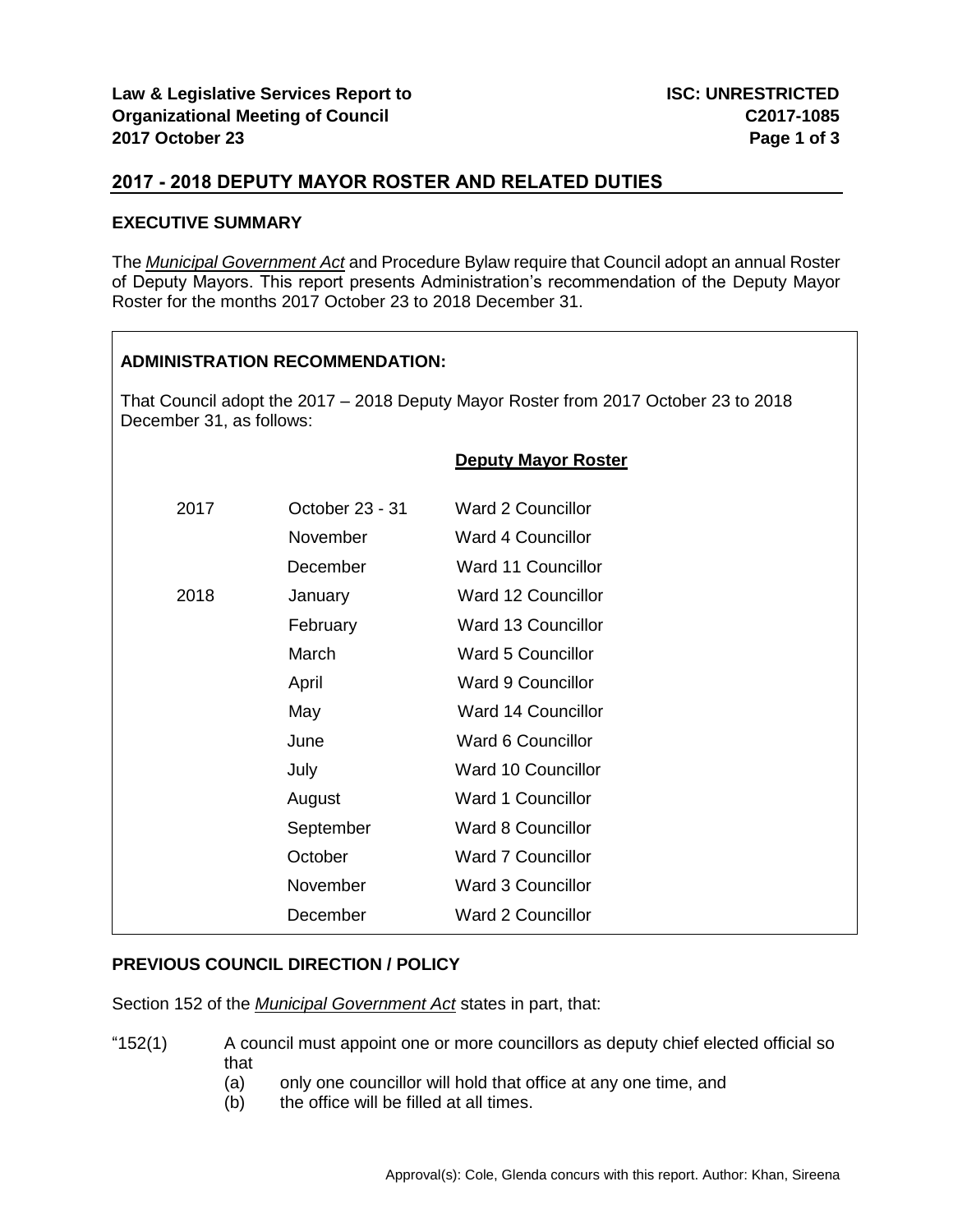# **2017 - 2018 DEPUTY MAYOR ROSTER AND RELATED DUTIES**

- (2) A deputy chief elected official must act as the chief elected official
	- (a) when the chief elected official is unable to perform the duties of the chief elected official, or
	- (b) if the office of chief elected official is vacant."

Sections 9(1) and (2) of the Procedure Bylaw 35M2017 state that, "Council, at its Organizational Meeting, shall adopt a roster of Deputy Mayors for the following year. If the Mayor is absent from a meeting of Council, the Deputy Mayor assigned on the roster shall preside. If the assigned Deputy Mayor is also absent, the next Deputy Mayor in the adopted rotation shall preside, and so on."

## **BACKGROUND**

Each year, City Council is required to ensure coverage of the duties of the Mayor, including responsibilities associated with the declaration of State of Local Emergency in a disaster, when the Mayor is absent. This is accomplished through the adoption of the Deputy Mayor Roster.

The Deputy Mayor's role is also to represent The City of Calgary on behalf of the Mayor at civic functions in cases where the Mayor is unable to attend.

## **INVESTIGATION: ALTERNATIVES AND ANALYSIS**

Councillors representing Ward 2, Ward 4, Ward 11 and Ward 12 did not serve as Deputy Mayor during 2017 and it is recommended that they serve as Deputy Mayor for 2017 October 23 – 31, 2017 November, 2017 December and 2018 January respectively.

A random drawing of the remainder of the City's wards was conducted for the months of 2018 February to 2018 December and the City Clerk's recommendation reflects the order of wards drawn.

### **Stakeholder Engagement, Research and Communication**

None.

### **Strategic Alignment**

This report aligns with Council's priority of a well-run city: "Calgary's government is open, responsive, accountable and transparent, delivering excellent services at a fair price. We work with our government partners to ensure we have the tools we need" (*Action Plan* 2015-2018).

### **Social, Environmental, Economic (External)**

No social, environmental, or external economic implications have been identified.